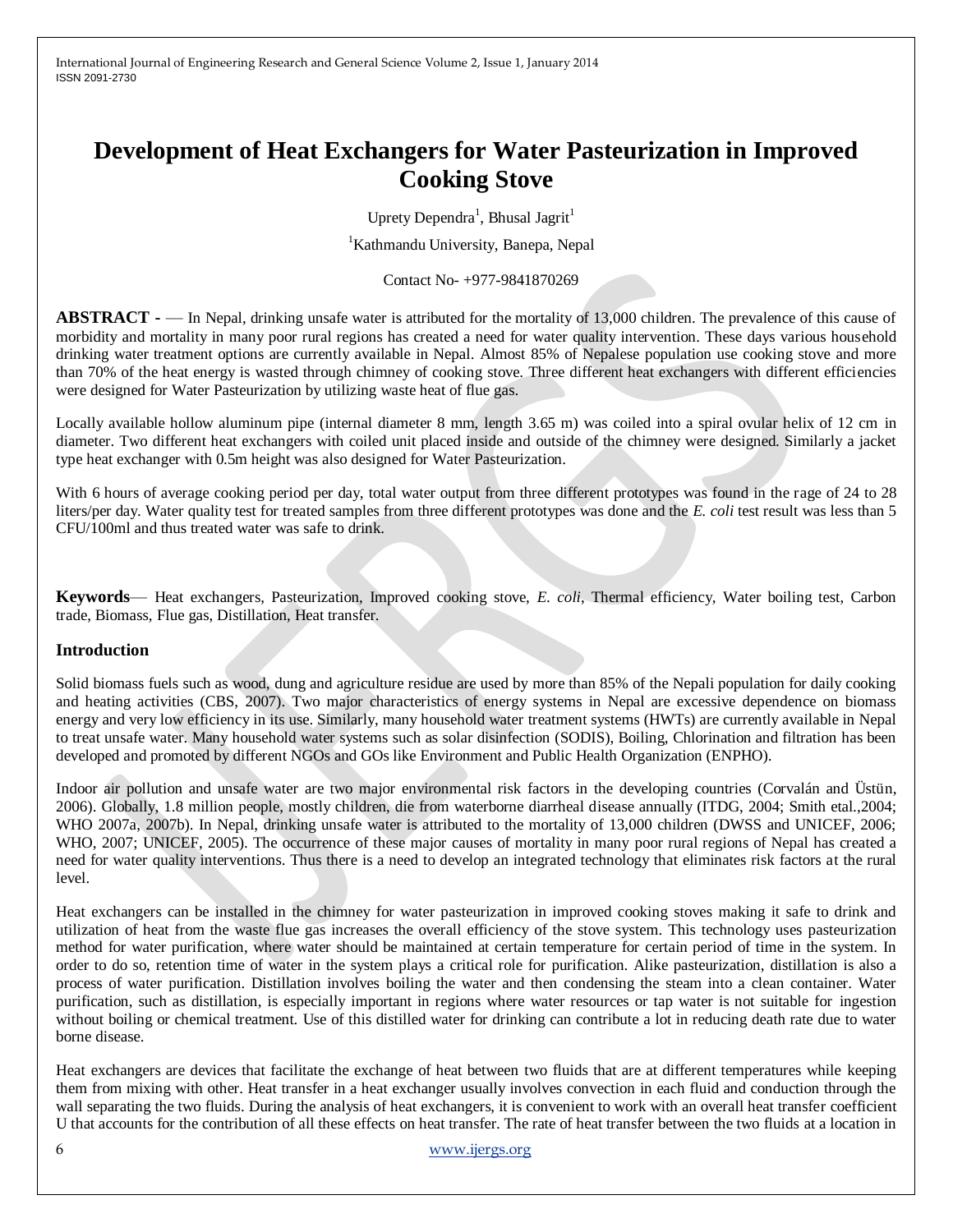a heat exchanger depends on the magnitude of the temperature difference at that location, which varies along the heat exchanger. In the analysis of heat exchangers, it is usually convenient to work with the *logarithmic mean temperature difference LMTD,* which is an equivalent mean temperature difference between the two fluids for the entire heat exchanger.



Principle of Heat Exchanger (parallel flow)

## **Methodology**

The range of method includes both primary and secondary analyses, with activities ranging from direct field investigation to elaborate desk works. The methods along with the detail procedures followed are described below.

## **Literature review**

It is essential for the development of theoretical foundation as well as to gain current knowledge on related topic including substantive findings. Also, some required secondary data can be extracted through literature review.

# **Experimental activity**

The experiment was performed to measure the mass flow rate of flue gas as well as average temperature of the flue gas in chimney. To design the heat exchanger we need to find the design parameters. The major design parameters are temperature profile of the chimney, flow rate of the water to be obtained, mass flow rate of the flue gas, thermo physical properties of water, flue gas and materials.

In order to find out these design parameters some primary lab testing were carried out and the thermo physical properties were determined from different literature. After some primary lab testing, the temperature profile of the chimney was known by using thermocouples. To determine the mass flow rate we used excel sheet based software and determined the velocity of flue gas in the chimney. After determining the velocity of the flue gas, discharge and hence mass flow rate of flue gas using continuity equation was determined.

$$
Q_D=V.A
$$

Then, total heat transfer rate of chimney section was calculated.

$$
q_s = \dot{m}.\,\dot{C}_p \,dt
$$

# **Design of heat exchangers**

The design of heat exchangers was done by writing a program in MS-Excel. Heat exchanger was designed using concept of parallel flow heat exchanger. Different assumptions were made before designing the heat exchanger which is mentioned below:

- i. Negligible heat loss to surroundings.
- ii. Negligible kinetic and potential energy changes.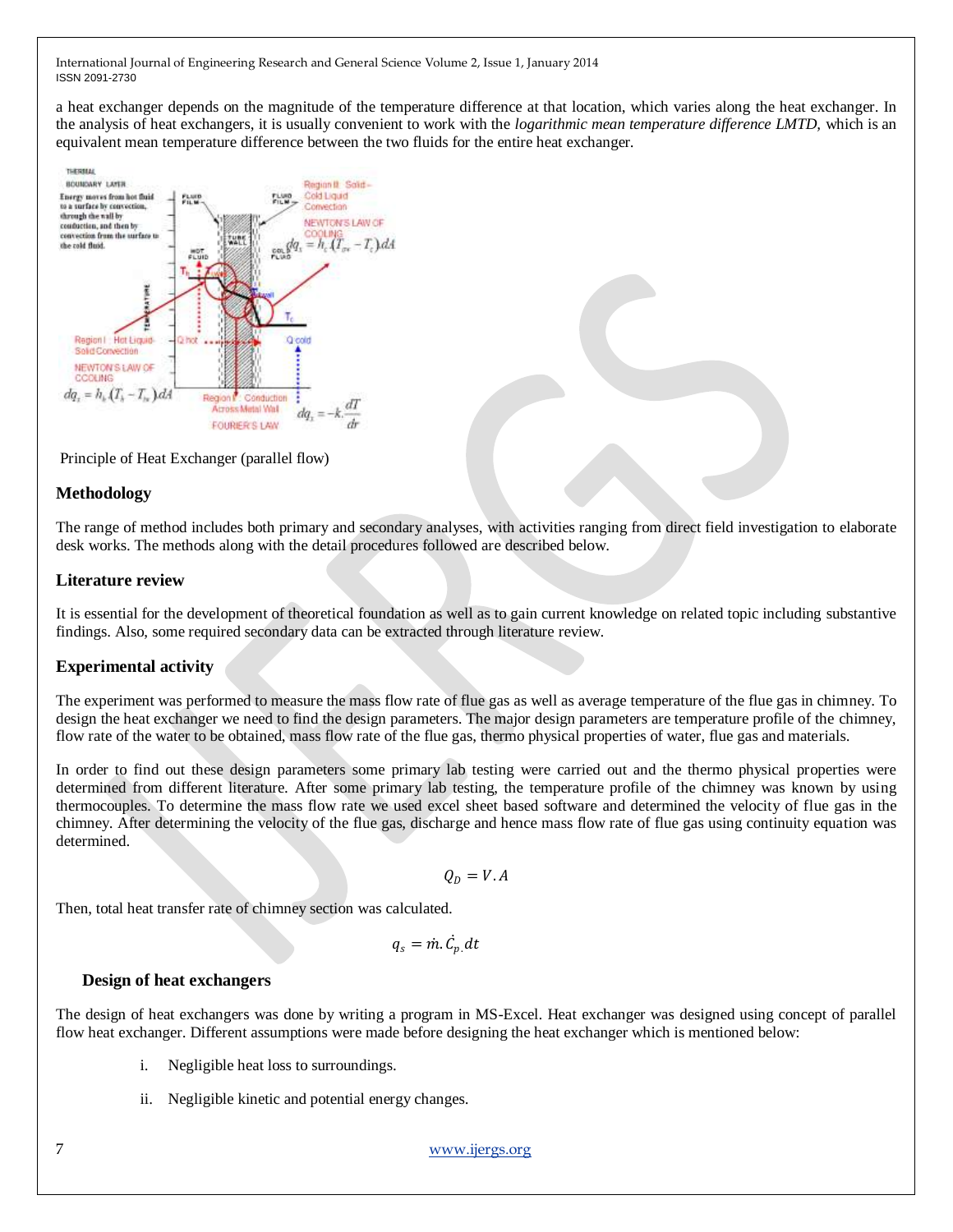- iii. Constant Properties
- iv. Negligible fouling factors.
- v. Fully developed conditions for the water and flue gas.



Schematic Representation of Methods Applied for designing Heat Exchangers

8 [www.ijergs.org](http://www.ijergs.org/)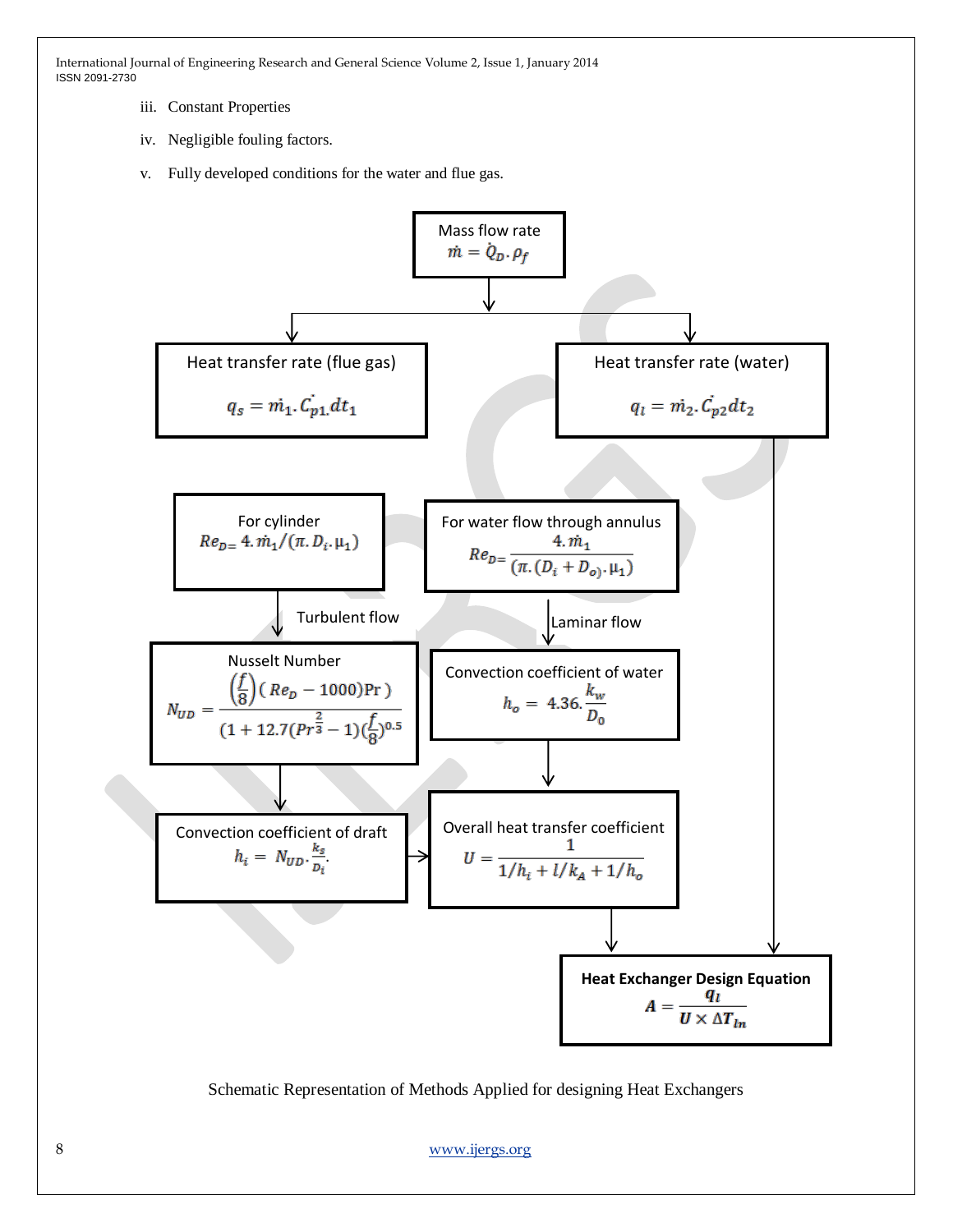#### **Fabrication of heat exchangers**

First model of heat exchanger i.e. aluminum coil inbuilt inside the chimney was made by coiling the aluminum coil in the inner wall of the chimney. The total length of the aluminum coil that was calculated to obtain the predefined quantity of distilled water i.e. 3 l/hr was found to be 3.8 m i.e. 11 no of turns but extra 2 no of turns was added for factor of safety and uncertainties. But the length of the aluminum coil that is normally available in the market was only 3.65 m i.e. 9.7 no of turns. The inlet hole was made at the bottom of the chimney where the temperature is very high about 600 °C. The outlet hole was made at a location where the chimney temperature was about 400 °C.



Fabricating first Prototype (Aluminum Coil Inside)

**Second model** of heat exchanger i.e. aluminum coil winded outside the chimney system was fabricated to overcome the problem of tar deposition in the first model. Length of aluminum coil calculated was 3.65m. Both the concentric cylinders were made up of cast iron of 1mm thickness. The aluminum coil was then winded on the outer surface of the inner cylinder. . Concentric cylinders were bonded together on both the ends with cylindrical cast iron metal sheet, welded finely along the perimeter of the cylinder to avoid the leakage of flue gas two holes were made in the system one for the inlet and the other for the outlet pipe for the water flow. This inbuilt system has to be placed in the chimney system to be fitted with nut and bolts



Second prototype (Coil and Jacket combination)

**Third model** of heat exchanger i.e. sealed concentric cylinders was made of Galvanized Iron sheet because they avoid the problem of rusting. The height of the heat exchanger was 0.5 m, with gap between the concentric cylinders to be maintained at 15 mm on both the sides. Since, the water is contained in between the cylinders the system should be free from rusting to maintain the quality of water for drinking purpose. Two concentric cylinders were attached together properly by sheet bending and pressing technique as arc welding on GI sheet was not possible. To ensure the leakage problem, M-Seal and Silicon Gel were used all around the joints. Two holes for inlet and outlet water similar to that of the previous system was also made using hand drill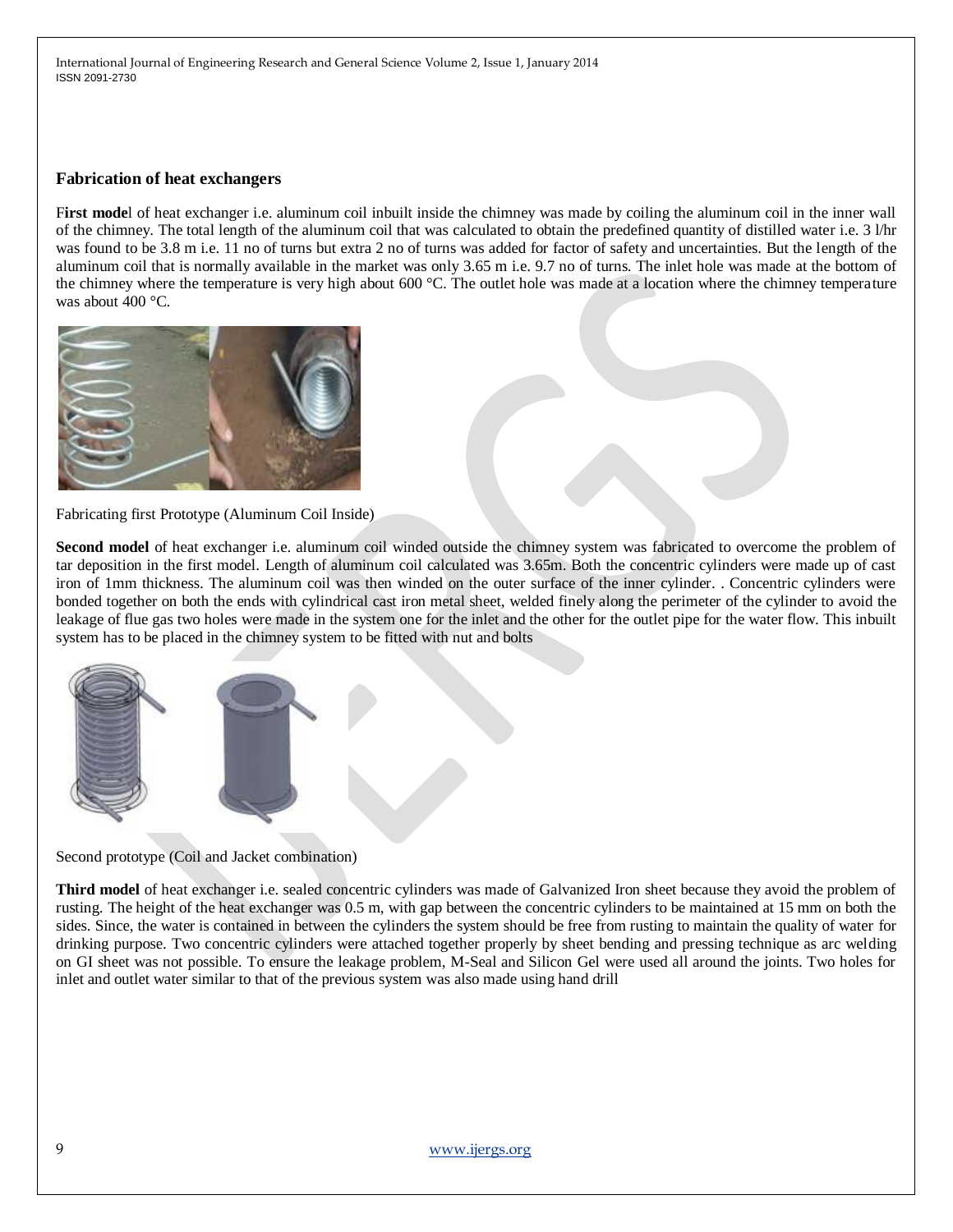

Third Prototype (Jacket type)

## **Testing of heat exchangers**

Before starting the test, both qualitative and quantitative information about the stove, fuel and the test conditions was recorded. These include:

a) Air temperature,

b) Average dimensions of wood (length x width x height)

c) Wood moisture content (%-wet basis)

d) Dry weight of standard pots

e) Local boiling point of water was determined by using the same digital thermometer and sensor that was used in the testing.

These parameters were recorded in the WBT data sheet along with the weight of the fuel wood that was used. Once these parameters had been measured and recorded and the fuel was prepared, the test was started.Three different models of heat exchangers were tested independently. Bucket was filled with 20 L of water and placed in a place maintaining the height for water pressure. Blocker was used so as to maintain the water flow rate entering the system. Then, stove was run in normal condition. Ten minutes after running the stove, the outflow of water from the bucket was started. The amount of distilled water collected in ten minutes was noted. The condensation of the steam was done by bending the outlet pipe. But, complete condensation was not found to occur. Condensation of steam was carried out by introducing the stem directly into beaker containing 3 liters of water. Gradual temperature increase in water was also noted. The temperature rise of the raw water was noted in different time. Once the water reached Pasteurization temperature, steam was introduced in the container containing 3 liters of water for another ten minutes. Then, sample was taken for *Escherichia coli* (E.coli) test. Final amount of water condensed in the beaker was noted.

# **Result and discussion**

The effectiveness of three different models of heat exchanger was different from one another. The effectiveness of heat exchanger is based on the amount of heat transferred from the hot fluid to the cold fluid. During our project we conducted numbers of tests. Results based on those experiments are discussed below.

**First model** of heat exchanger had the maximum ability of heat transfer from the flue gas to the water. With 9 no of turns of aluminum coil, the amount of distilled water collected in the beaker was found to be 280 ml in 10 minutes. This implies the flow rate to be 1.68 L/hr. This model of heat exchanger being more efficient than other models in terms of heat transfer was failed in long run use because of the tar deposition. The flue gas in the chimney contains tar, which is a complex organic compound gets deposited in the aluminum coil. The tar behaves as an insulating material and reduces the amount of heat transferred to the aluminum coil hence reducing the efficiency of the coil and ultimately the heat exchanger system. Another big problem of this model is cleaning of the system. To overcome this problem other two models of heat exchanger were proposed.

The **second model** of heat exchanger had lesser efficiency than that of the first model. That was because the heat from the flue gas is not directly transferred to the aluminum coil rather it is first transferred to the cast iron cylinder and then to the aluminum coil. This system overcomes the tar deposition problem on the aluminum coil which helps in increasing the life time of the system. Thus, on the long run use this system is efficient and the temperature resistivity of cast iron is also more than that of the aluminum which increases the proximity of the system. However, the fabrication of this heat exchanger is more difficult and time consuming than the previous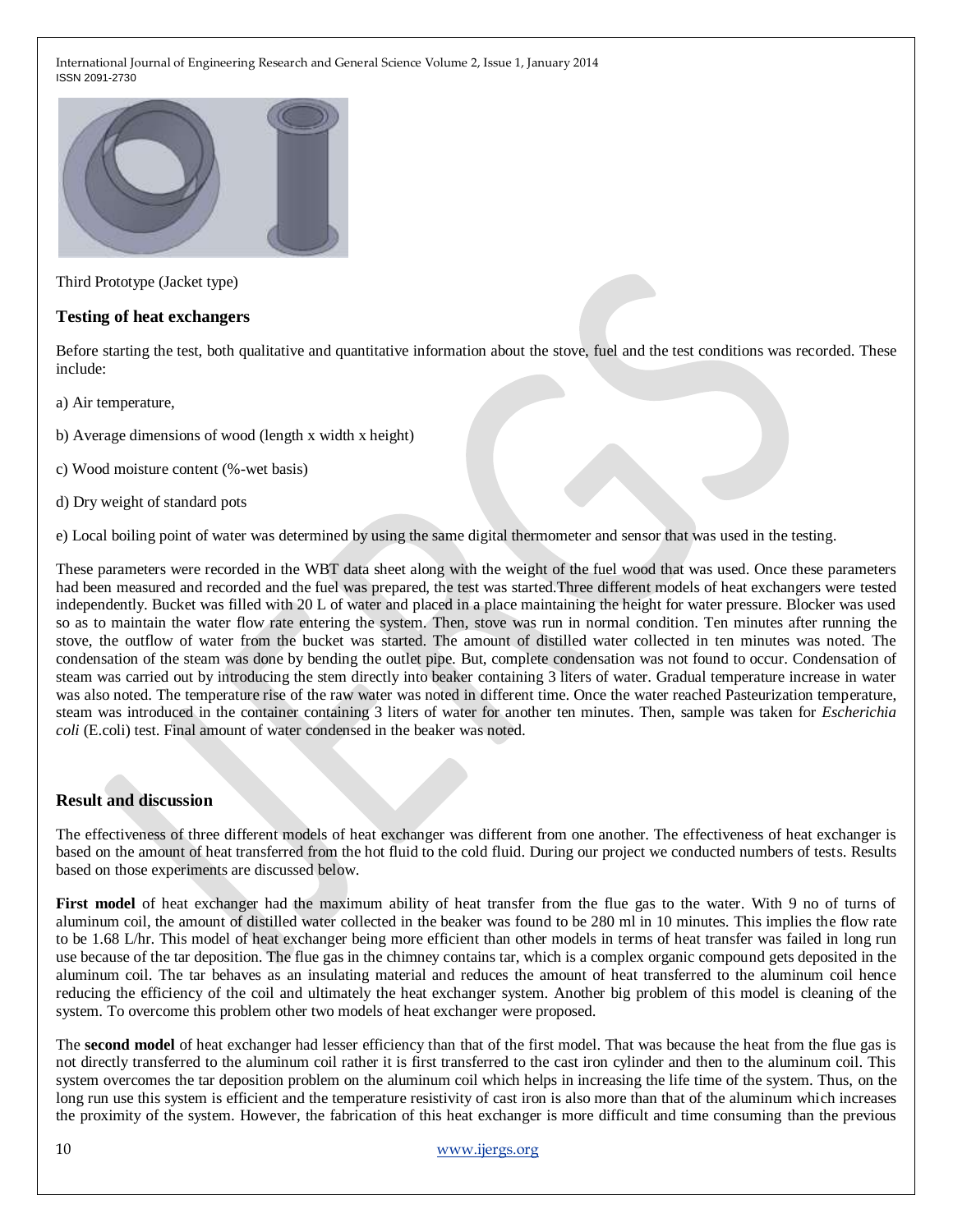one. This is also more expensive than the previous one as the cost of the cast iron is also included along with the aluminum coil. Total amount of distilled water collected was 1.02 L/hr

The **third module** of heat exchanger was efficient in terms of heat transfer but was very difficult to fabricate. Joints were sealed by bending and pressing technique which is very difficult to perform and time consuming. The joints were not completely leak proof and M-seal was used to counter it. But due high temperature about 600 °C the life of M-seal is shortened and after few hours, the system was suffered from the leakage problem. The amount of distilled water collected was found to be 1.5 L/hr.



Output flow rates of the system.

## **Water collected through Pasteurization**

Distilled water was collected by condensing the vapor directly into container containing 3 liters of water.

| Heat exchangers    |       |       |       | Initial volume of Final Volume of Amt. of Distilled Total vol. of water |  |
|--------------------|-------|-------|-------|-------------------------------------------------------------------------|--|
|                    | water | water | water | pasteurized.                                                            |  |
|                    |       | T     | Œ     | (L)                                                                     |  |
| <b>First Model</b> |       | 4.68  | 1.68  | 4.68                                                                    |  |
| Second Model       |       | 4.02  | 1.02  | 4.02                                                                    |  |
| Third Model        |       | 4.5   | L.5   | 4.5                                                                     |  |

Final amount of water pasteurized in one hour.

The steam was condensed in a beaker containing 3 liter of raw water of temperature 25.3°C. During condensation, steam was introduced directly into the raw water and gradually the temperature of the water which was at 25.3°C started to rise and reached 83.7 °C in 30 minutes. Further maintaining the water for ten minutes, the water can be expected to get pasteurized. As we know the water at 80 °C when heated for ten minutes gets pasteurized.



Temperature rise in 3 liters of water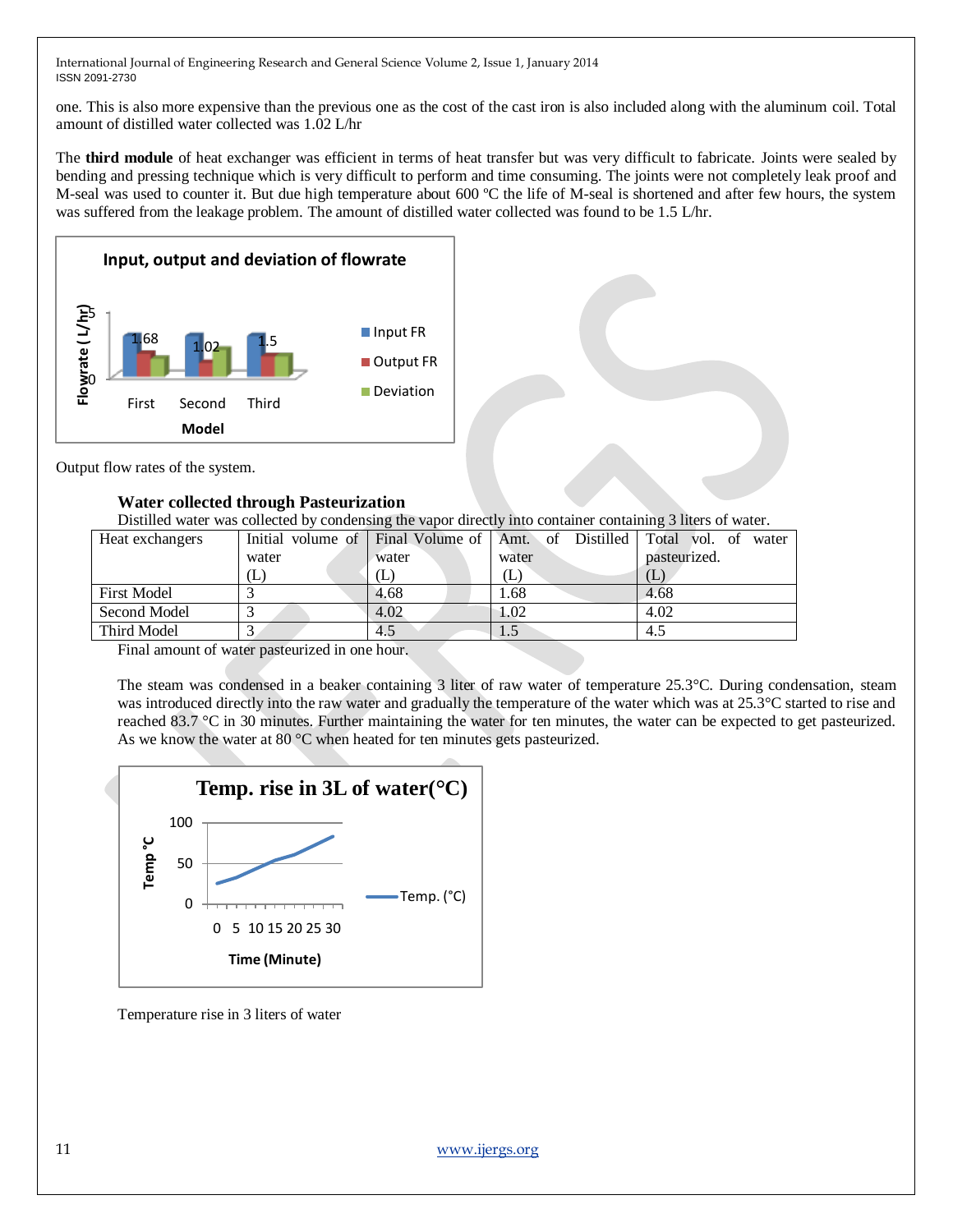

Volume of water pasteurized per day

Considering the stove to be used in an average of 6 hr/day, the total amount of pasteurized water including the distilled water collected per day was found to be 28 L/day, 24 L/day and 27 L/day for first, second and third model respectively. For a normal family in Nepal this quantity of drinking water is sufficient for a day.

# **E. coli testing**



Three samples of three different prototypes were taken for lab test. The colony counting for the raw water was TMTC (too many to count). Colony counting for treated was within the WHO guideline for Drinking Water, which is less than 5 CFU per 100ml. This result shows that the treated water is safe to drink.

# **Thermal Efficiency:**

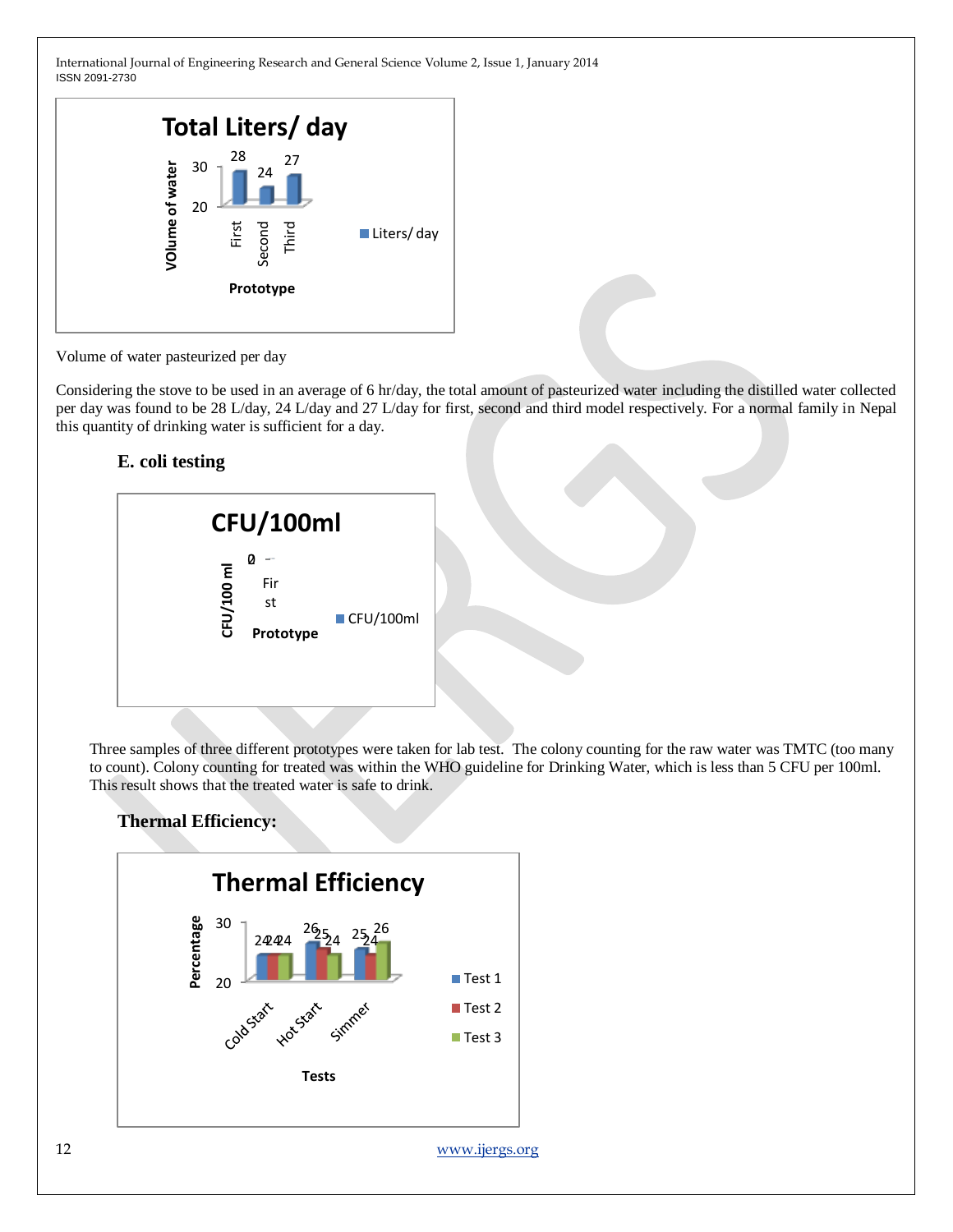#### Results from WBT

This result shows that the overall efficiency of the system (ICS) is not disturbed by embedding heat exchangers in chimney but it definitely increases the overall efficiency of the system. However, overall efficiency calculation was not done.

| Heat                | Vol. of Pas. | Daily      | Fuel wood   | Total cost saved | of<br>Amount | earned<br>Amount |
|---------------------|--------------|------------|-------------|------------------|--------------|------------------|
| Exchanger           | Water        | production | saved       | per year.        | carbon       | by carbon trade  |
|                     | ltr/hr)      | (ltr/day)  | (tons/year) | (Nrs)            | reduction    | (USD/yr)         |
|                     |              |            |             |                  | (Ton/vr.)    |                  |
| <b>First Module</b> | 4.68         | 28         | 10.074      | 60444            | 4.28         | 128.4            |
| Second              | 4.02         | 24         | 8.803       | 52818            | 3.68         | 110.4            |
| Module              |              |            |             |                  |              |                  |
| Third               | 4.5          | 27         | 9.855       | 59130            | 4.12         | 123.6            |
| Module              |              |            |             |                  |              |                  |

#### **Cost and Energy saved by implementing the system:**

Total amount of cost and fuel wood saved by Heat exchangers and amount earned by carbon trade

The heat energy contained in flue gas is wasted to the atmosphere. Heat Exchangers use the waste heat and helps in producing Pasteurized Water which can be used for drinking purpose. This means we had saved the significant quantity of firewood that would have been needed to generate drinking water. It is estimated that 1 kilogram of wood is needed to boil 1 liter of water and make it drinkable (WHO, Water sanitation health). The local firewood cost in Dhulikhel is Nrs. 6/kg.1kg fuel Wood generates 418 gm carbon equivalent of carbon emission in ICS (Bajracharya, 2010). Nordhaus has suggested, based on the social cost of carbon emissions, that an optimal price of carbon is around \$30(US) per ton carbon equivalent of carbon emission and will need to increase with inflation( Nordhaus, carbon credit).

# **CONCLUSION**

All the heat exchangers were able to recover the wasted heat to some extent. The wasted heat was recovered by pasteurizing the water which is finally used for drinking purpose. The blending of the heat exchanger to the chimney system didn't decrease the overall efficiency of the Stove. Thus we can say that by blending the heat exchanger with the chimney system will certainly increase the overall efficiency of the stove system but further research should be carried out. The collected pasteurized water was safe for drinking meeting the WHO standards. Installing the heat exchanger helps to reduce the quantity and cost of firewood that would have been needed to generate drinking water resulting to carbon emission reduction and carbon trading. The installation of heat exchanger in the chimney system is very easy and simple which can be installed in any stove either traditional or improved cooking stove having chimney system.

Finally, we would like to conclude that by installing these heat exchangers in the chimney system helps to generate pure drinking water economically recovering the wasted heat from the chimney and reducing the carbon emission.

# **REFERENCES:**

- [1] Bajracharya, (2010). Assessment of Improved Cooking Stove (ICS) in Firewood Consumptions and Reducing Carbon Dioxide Emission: A Case Study from TMJ Area, Nepal.
- [2] Central Bureau of Statistics (CBS), 2003. Population monograph of Nepal. Volume I and II. Report.
- [3] Central Bureau of Statistics (CBS), 2001. Statistical Year Book of Nepal, Kathmandu.
- [4] CRT/N, 2006. Cook Stoves in Nepal.
- [5] Department of Mechanical Engineering, Kathmandu University, "Testing of two pot and three pot hole improved metallic stove" , Dhulikhel, 2011.
- [6] Doroski, B., Alternative Energy Promotion Centre. Energy Sector Assistance Program AEPC/ESAP (2011),

13 [www.ijergs.org](http://www.ijergs.org/)